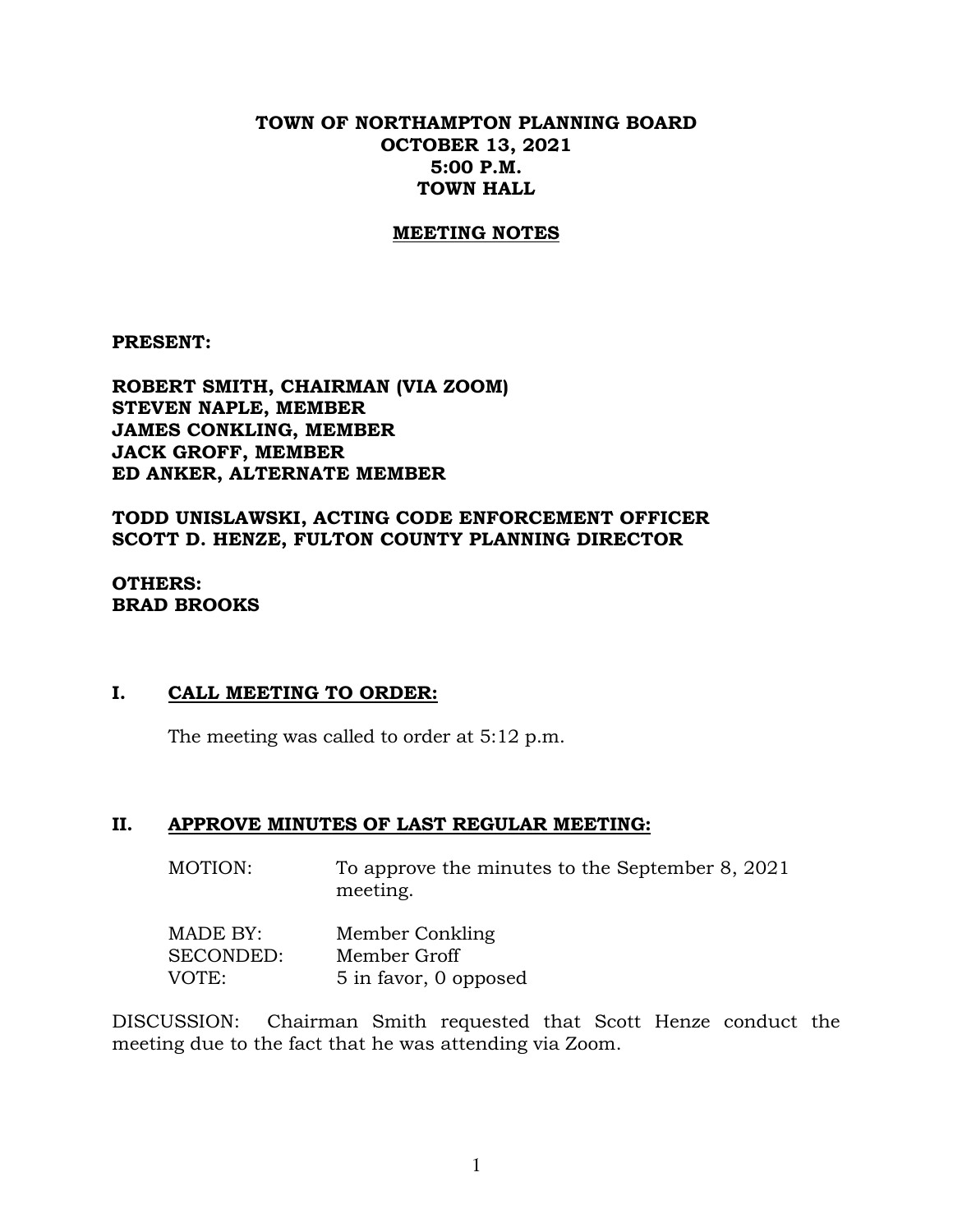# **III. LOT #3 & LOT #4 PARTRIDGE RUN (ADIRONDACK ESCAPE) LOT LINE ADJUSTMENT REQUEST (PROJECT P01-2021):**

# A. Background:

Kevin Ferguson owns Lot #3 having tax parcel number 76.3-3-9.113 being approximately 1.03+/- acres. Stephen Tomlinson owns Lot #4 having tax parcel number 76.3-3-9.12 being approximately 1.02+/ acres.

A lot line adjustment is being requested that will adjust the original lot line giving each property owner an equal amount of property (540+/ s.f.).

The Lot Line Adjustment request is to resolve an oversight that occurred when the well was drilled to serve lot 4.

All properties are located within the Town's Rural Residential 2 Zoning District requiring a Minimum Lot Area of 1 acre.

All properties are located within the Adirondack Park Agency's Low Intensity Use Land Use Area.

The applicant has provided the following:

- 1. Completed application for Lot Line Adjustment dated 10.13.2021.
- 2. Lot Line Adjustment Map between the owners of Lot #3 & Lot #4 Partridge Run prepared by Environmental Design Partnership dated August 31, 2021.

DISCUSSION: Scott Henze reviewed the background information as was identified in the Agenda. Scott Henze stated that the lot line adjustment request was being sought to resolve an oversight that occurred when the well was drilled to serve Lot #4. Scott Henze indicated that each lot owner would receive the same area (540+/- sq. ft.) so that it would be an even swap.

Member Naple questioned how far the typical setback for a well should be? Todd Unislawski, Code Enforcement Officer, stated that, to his knowledge, there is no specific setback for a well to a property line. However, there are setbacks between wells and on-site septic systems.

Member Naple questioned who the owner of Lot #4 was, whether it was Kevin Ferguson, as identified within the Agenda, or Richard and Jennifer Klena, as identified on the application for lot line adjustment? Todd Unislawski stated that he had issued a building permit to the Klenas and, therefore, it was under his assumption that the Klenas were the owners of the property. Scott Henze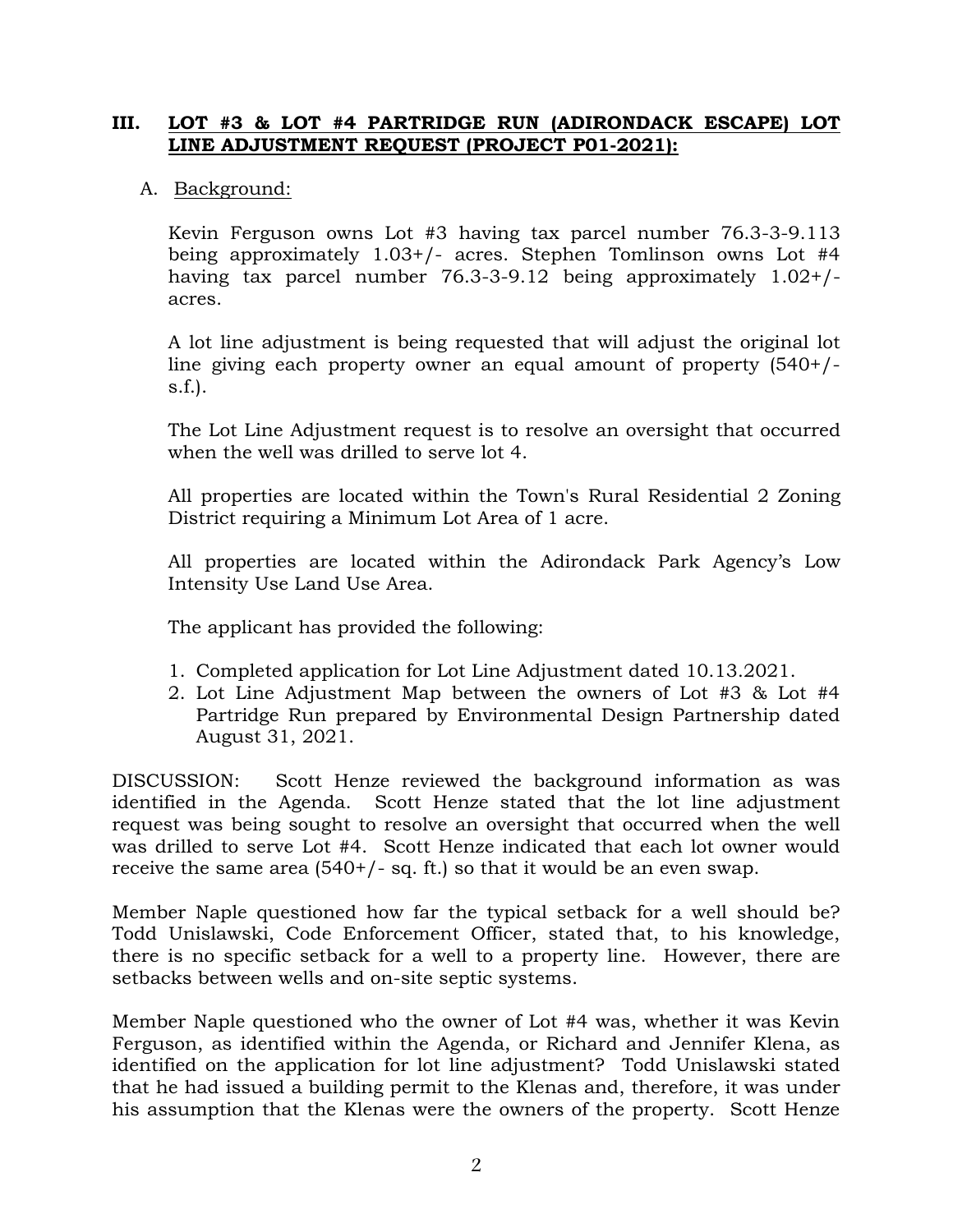stated that, in preparing the Agenda, he used the information that is within the County's iMap GIS system, whereby that lot transaction may have not been recorded to date.

# B. Planning Department Review:

The Fulton County Planning Department has reviewed Article VIII (C): Lot Line Adjustments within the Town's Zoning Ordinance and Subdivision Regulations document. Below is a general outline of steps for the Planning Board to follow to review a Lot Line Adjustment.

# START OF LOT LINE ADJUSTMENT PROCEDURE

- 1. An applicant may request that the subdivision review process be waived when a proposed subdivision is a lot line adjustment that meets the following criteria:
	- (a) It would not create an additional lot.

(b) It is a minor modification of an existing lot line; or is the conveyance and merger of a portion of one parcel to an adjoining parcel.

(c) It would not create a nonconforming parcel or cause any other parcel to become nonconforming under this Law or the New York State Adirondack Park Agency Act and Adirondack Park Land Use and Development Plan.

(d) It would comply with all applicable zoning requirements of this Law and applicable New York State Department of Health regulations pertaining to well and septic system distances from parcel boundaries.

 $\triangleright$  Does the Planning Board feel that the existing Lot Line Adjustment request meets all of the criteria above?

DISCUSSION: Planning Board members reviewed the information as identified within the Agenda in regards to the request for waiver to the Town's actual Subdivision Regulations. The Planning Board agreed that the project was to be reviewed as a lot line adjustment.

2. Submission requirements

To request a lot line adjustment, the applicant shall submit: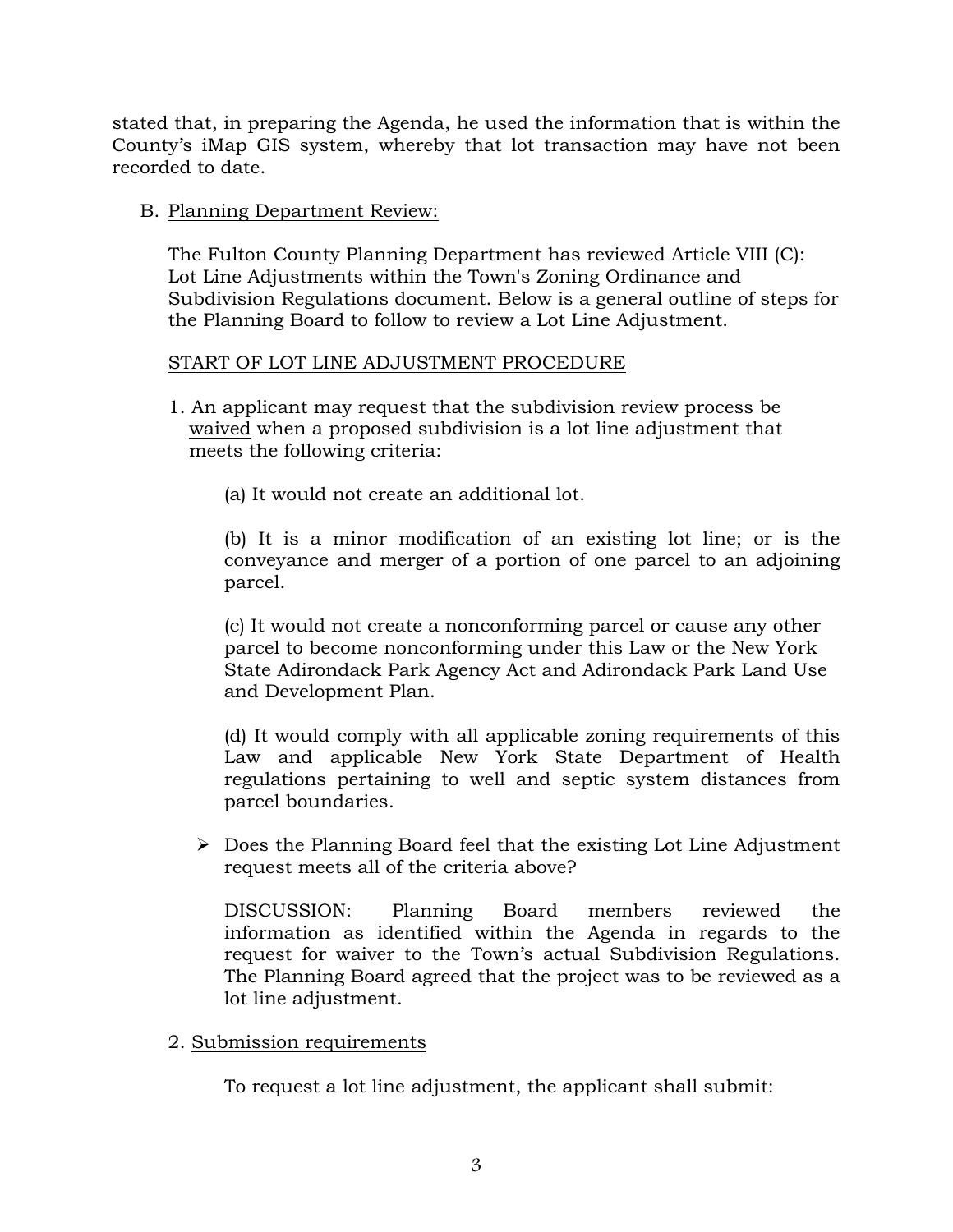- (a) A waiver application that shall be signed by the parcel owners, or their duly authorized agents, of both affected parcels.
- (b) A plat or map of the parcels affected by the proposed adjustment, showing all existing buildings, the location of existing utility or other easements or rights of the location of existing utility or other easements or rights-of-way of wells and of septic systems. The map shall show the existing lot lines and the location of the proposed new lot line, and the existing and new setback distances to any existing buildings.

The map shall have the title "LOT LINE ADJUSTMENT between properties of (name) and (name)", and shall include a restriction to the effect that the land added to the existing parcel, and the existing parcel are combined to form a single, undivided lot.

- (c) A fee as established by the Town Board in the Schedule of Fees.
- $\triangleright$  Does the Planning Board feel that the existing Lot Line Adjustment Map provided meets all of the submission requirements above?

DISCUSSION: The Planning Board had no further comments.

- 3. State Environmental Quality Review
	- Article II: Permits and Approvals Process Section E SEQRA (Page 4 In Ordinance):

"The Town shall comply with the provisions of the New York State Environmental Quality Review Act under Article 8 of the Environmental Conservation Law and its implementing regulations as codified in Title 6, Part 617 of the New York Codes, Rules and Regulations. Upon receipt of any complete application, the Town or any officer, department, board of the Town shall initiate the New York State Environmental Quality Review process by issuing a determination of significance".

 $\triangleright$  The Fulton County Planning Department has reviewed the proposed lot line adjustment in reference to 6NYCRR Part 617 SEQRA and is recommending that the Planning Board classify the action as a Type II action under 6NYCRR Part 617.5(c)(19) requiring no further SEQR action.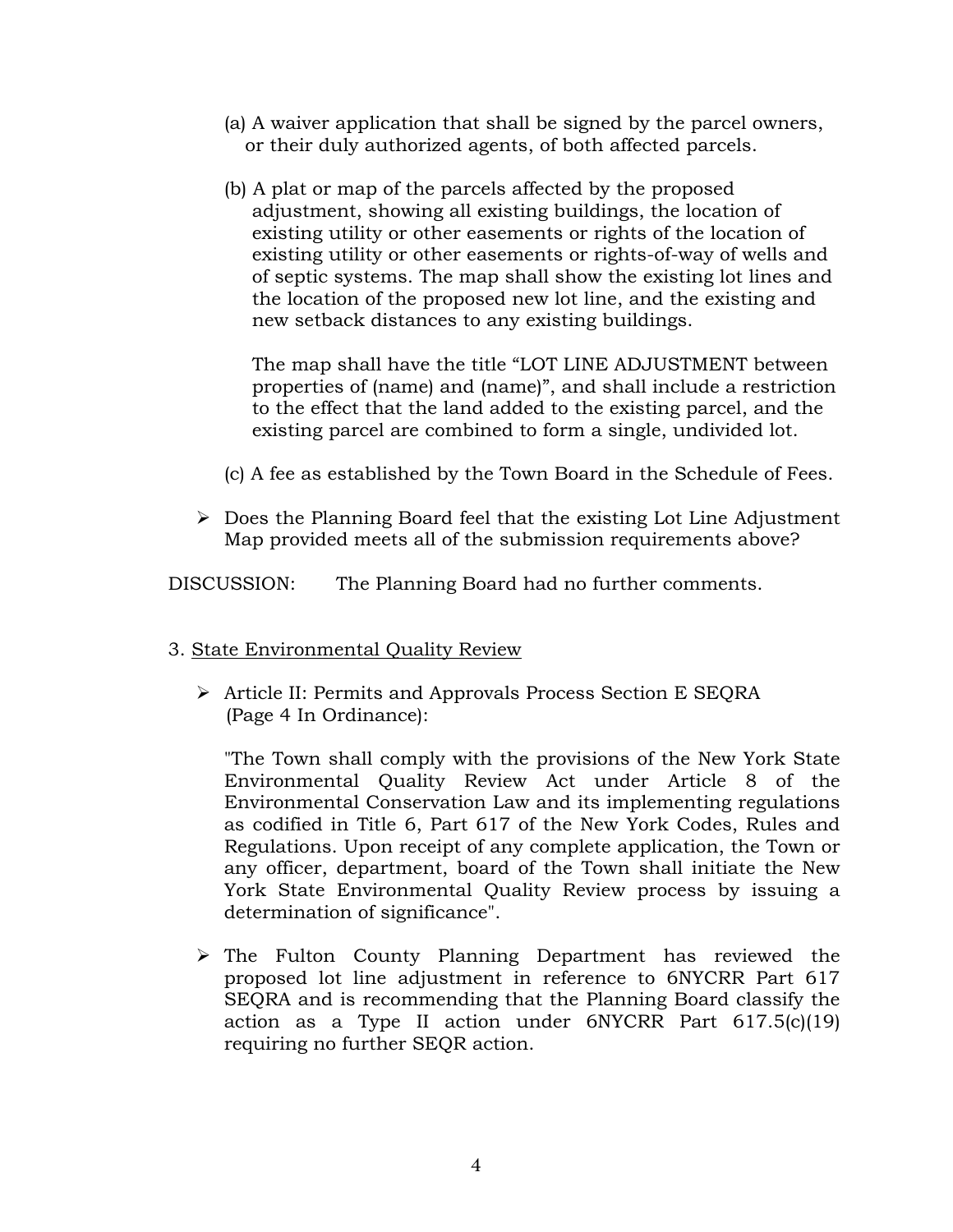DISCUSSION: Scott Henze stated that the transfer of ownership of lands from one (1) property owner to another is a Type II Action under SEQR.

MOTION: To classify the proposed Lot Line Adjustment of lands between the owners of Lots #3 & #4 Partridge Run having Application No. P01-2021 as a Type II action under 6NYCRR Part 617.5(c)(19) of the SEQR regulations.

MADE BY: Member Conkling SECONDED: Member Groff VOTE: 5 in favor, 0 opposed

### 4. Planning Board Review and Approval Procedure

- (a) Upon submission of a complete application, the Planning Board shall, within 62 days, review the application and shall either approve or deny the application. Approval may be granted when the Planning Board determines that the proposed adjustment meets all requirements for a Lot Line Adjustment and would not adversely affect the site's development or neighboring properties, would not alter the essential characteristics of the neighborhood or adversely affect the health, safety or welfare of Town residents.
- (b) No public hearing shall be required.
- (c) If the waiver is granted, the applicant shall file a map with the Fulton County Clerk within 30 days of the approval date. The map shall be signed by an empowered duly authorized officer of the Town of Northampton Planning Board. No person shall file plans for any lot line adjustment without first obtaining the Planning Board's signature on the plans.
- (d) If the Planning Board denies the request for waiver, the applicant may proceed with the minor subdivision review process as set forth in this Article.
- MOTION: To approve the request for a waiver to the Town of Northampton Subdivision Regulations and to approve the application for the Lot Line Adjustment of lands between the owners of Lots #3 & #4 Partridge Run having Application No. P01-2021 as submitted and to authorize the Chairman to stamp and sign the Lot Line Adjustment map.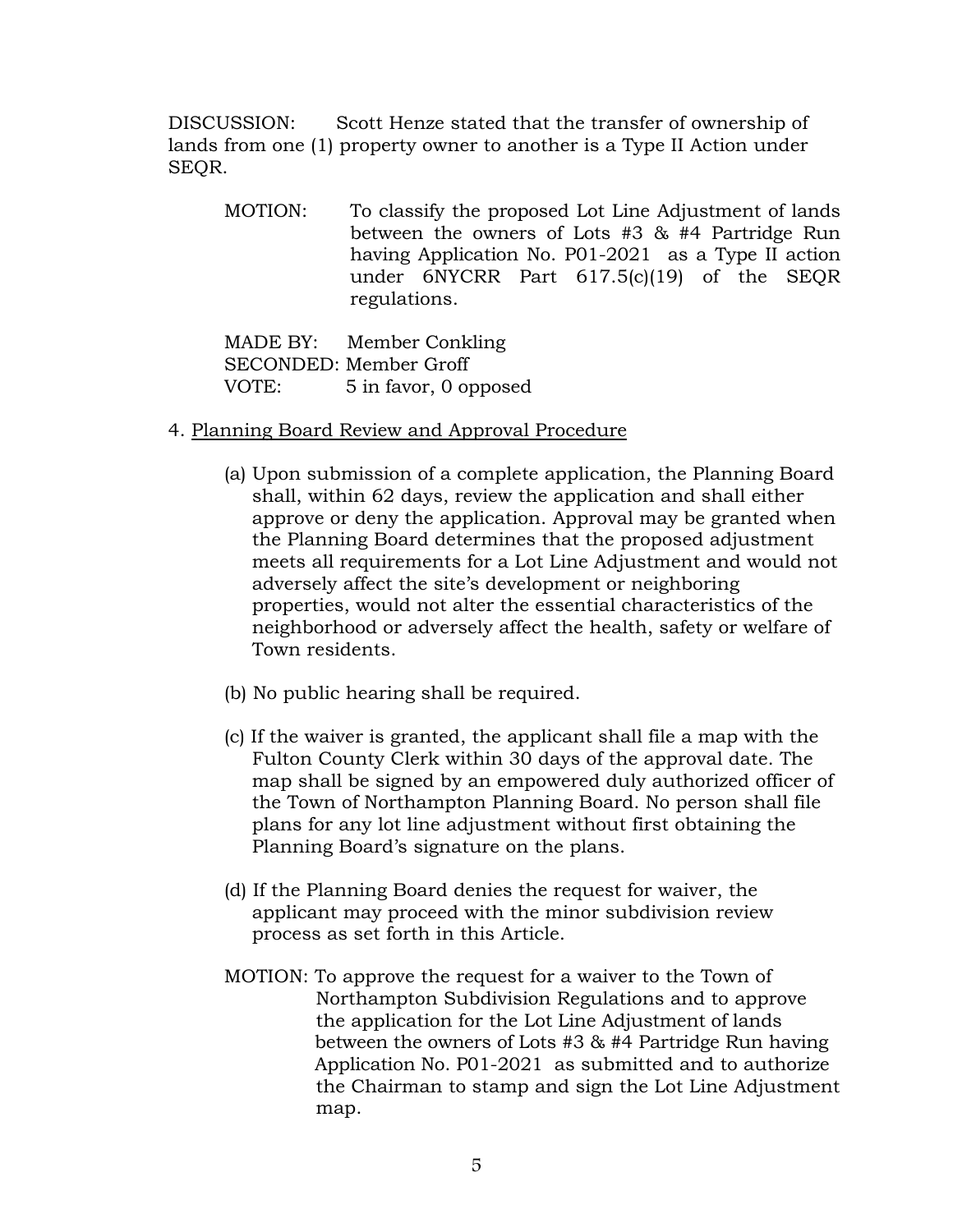MADE BY: Member Groff SECONDED: Member Conkling VOTE: 5 in favor, 0 opposed

# **IV. GINO & KRISTEN MAROTTA BUILDING PERMIT APPLICATION FOR THE CONSTRUCTION OF A 3-SEASON ROOM AT 151 MCKINLEY AVE SACANDAGA PARK (PROJECT P02-2021):**

### A. Background:

Gino & Kristen Marotta own property at 151 McKinley Ave. within Sacandaga Park having Tax Parcel No. 31.16-2-12.

The property consists of a single residential structure with an existing deck. The property owners would like to enclose the existing deck and turn it into a 3-season room.

The property is located within the Town's Hamlet Mixed Use zoning district and within the Sacandaga Park Neighborhood Conservation Overlay District.

The Code Enforcement Officer has determined that the proposal meets all of the required setbacks.

The applicant has provided the following:

- 1. Completed application for a Building Permit dated 9/16/2021
- 2. A sketch of the existing deck and proposed construction of the 3 season room that is to scale.

DISCUSSION: Scott Henze reviewed the background information as was identified in the Agenda. Scott Henze stated that this particular project application, as well as the one following, both involve building permit applications within the Town's Sacandaga Park Neighborhood Conservation Overlay District. Scott Henze stated that this overlay district allows for additional review by the Planning Board in regards to regulating consistency within the surrounding Sacandaga Park Neighborhood with new structures. Scott Henze stated that there has been much confusion in the past as to how the Sacandaga Park Neighborhood Conservation Overlay District Standards are applied to specific types of development.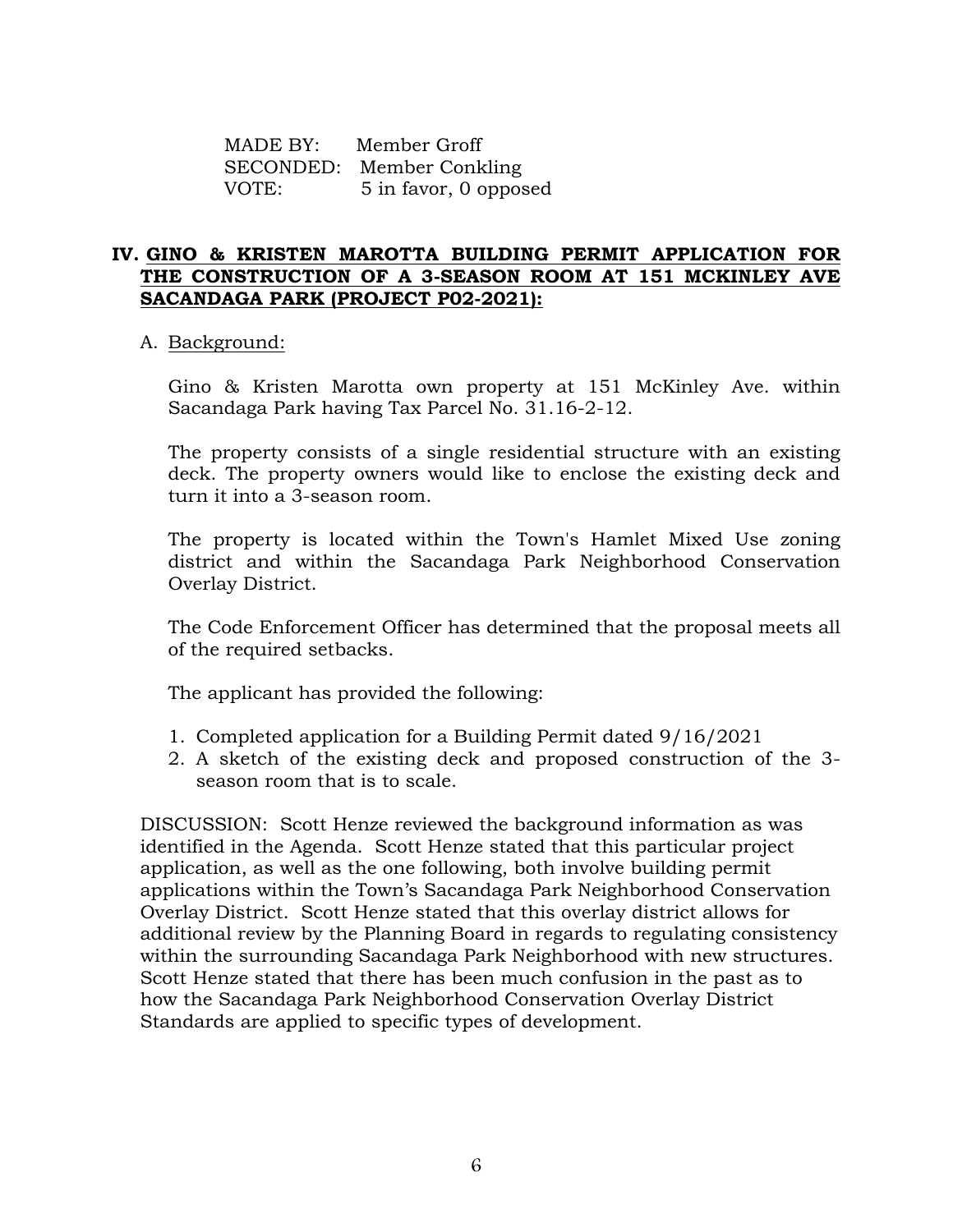- B. Sacandaga Park Neighborhood Design Standards
	- 1. Purpose

The purpose of the design standards of this section is to protect the unique, historic character of the Sacandaga Park neighborhood.

2. Applicability

The building design standards of this section shall apply to the construction of new principal buildings located within the Sacandaga Park Neighborhood Conservation Overlay District.

3. Site Plan Review Application Process

For all new construction located within the Sacandaga Park Neighborhood Overlay District requiring Site Plan Review as provided in Article XII of this Law, the Planning Board shall apply the design standards of Subsection 5 of this Section to the project under review as applicable.

- 4. Building Permit Application Review Process
	- (a) The Planning Board shall review and approve building permit applications for all proposed new construction within the Sacandaga Park Neighborhood Conservation Overlay District.
	- (b) Upon receipt of a complete building permit application for a property within the Sacandaga Park Conservation Overlay District, the Code Enforcement Officer shall refer the building permit application to the Planning Board for action.
	- (c) Within 62 days of referral from the Code Enforcement Officer, the Planning Board shall approve, disapprove or approve with modification the building permit application.
- 5. New construction of principal buildings
	- (a) The Planning Board, in its review of new construction projects within the Sacandaga Park Neighborhood Conservation Overlay District, shall reflect the goals of the Town of Northampton Comprehensive Plan with regard to protecting the character of the Sacandaga Park neighborhood.
	- (b) All new infill construction of principal buildings within the Sacandaga Park Neighborhood Conservation Overlay District shall be in keeping with the historic architectural style and scale of the adjacent Sacandaga Park neighborhood. At a minimum, the following design standards shall apply to the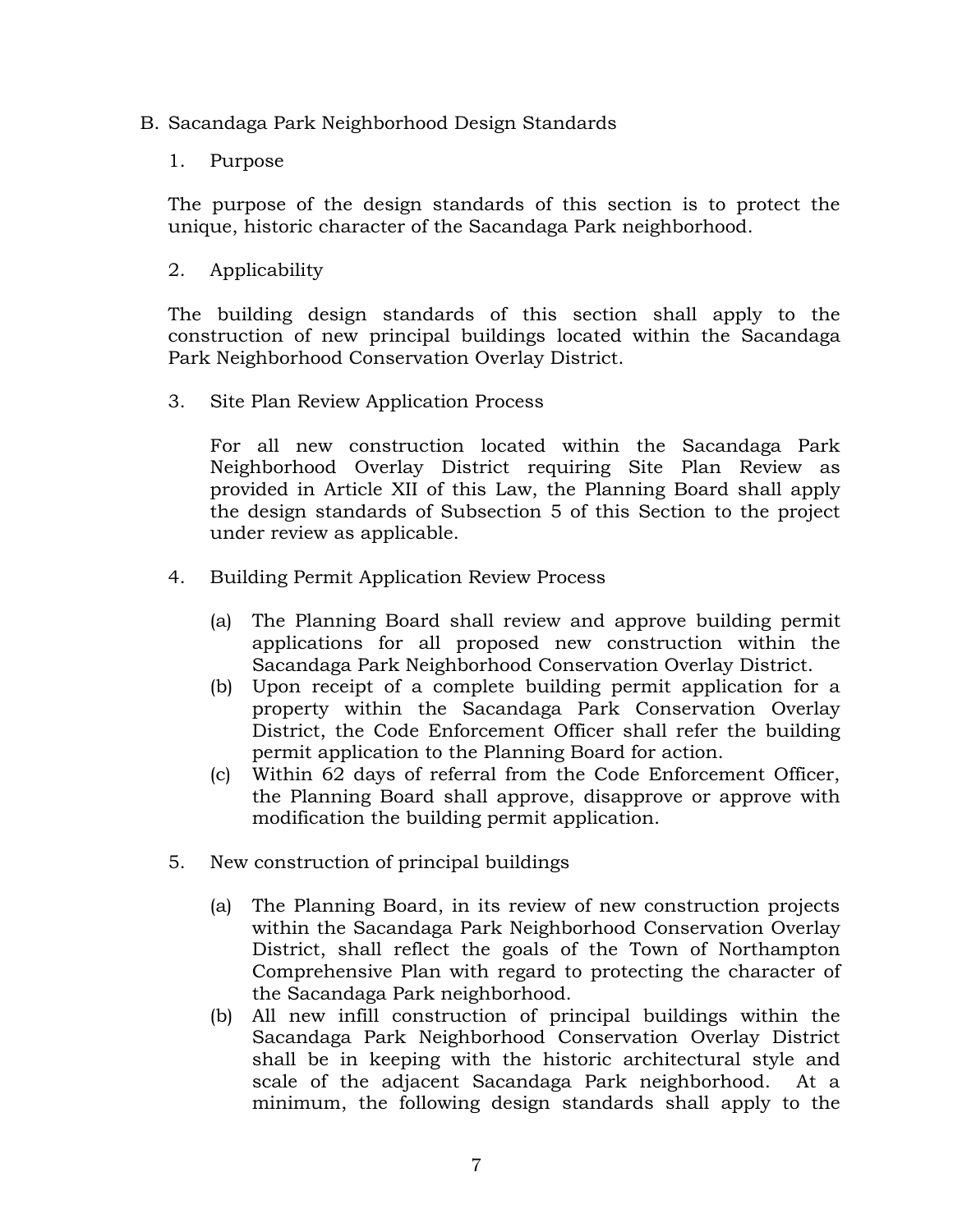construction of all new principal buildings, including the reconstruction of a building demolished or destroyed by fire or other means:

- (1) All structures shall be of wood-frame type construction.
- (2) All structures shall be 1.5 or 2 stories in height.
- (3) All main roofs shall be hip or gable-style or otherwise consistent with surrounding principal buildings.

DISCUSSION: Member Groff asked Brad Brooks, who is the contractor representing the applicant, the reason for the 4" x 12" pitch for the construction of the 3-season room? Mr. Brooks indicated that the existing residential structure has two (2) windows on the second floor that, if there was a different pitch used, that those windows would need to be altered.

Member Groff asked Mr. Brooks whether or not the 3-season room would be screened? Mr. Brooks indicated that the 3-season room would utilize encasement windows (6) being approximately 32" – 36".

Member Anker asked what type of siding would be utilized on the 3 season room? Mr. Brooks indicated that the owner will be utilizing live bark siding that comes in panels. Mr. Brooks indicated that the live bark siding is actually bark off of a tree and then kiln dried and processed to then be used as siding. Mr. Brooks indicated that this type of live bark siding is very expensive.

Scott Henze asked Mr. Brooks what type of siding exists on the residential structure? Mr. Brooks indicated that it is painted wood.

Mr. Henze asked Mr. Brooks what type of roofing would be utilized on the 3-season room? Mr. Brooks indicated that the owner would be utilizing shingles that would match the existing residential structures' shingle type and the color would be black.

Member Anker asked Mr. Brooks whether or not the 3-season room would be insulated? Mr. Brooks indicated that, currently, the 3-season room would not be insulated and that the owners would be utilizing this as additional space during the spring, summer and early fall months and not necessarily during the winter.

Scott Henze asked Mr. Brooks what color the window frames will be? Mr. Brooks indicated that, to the best of his knowledge, the owner purchased bronze colored window frames.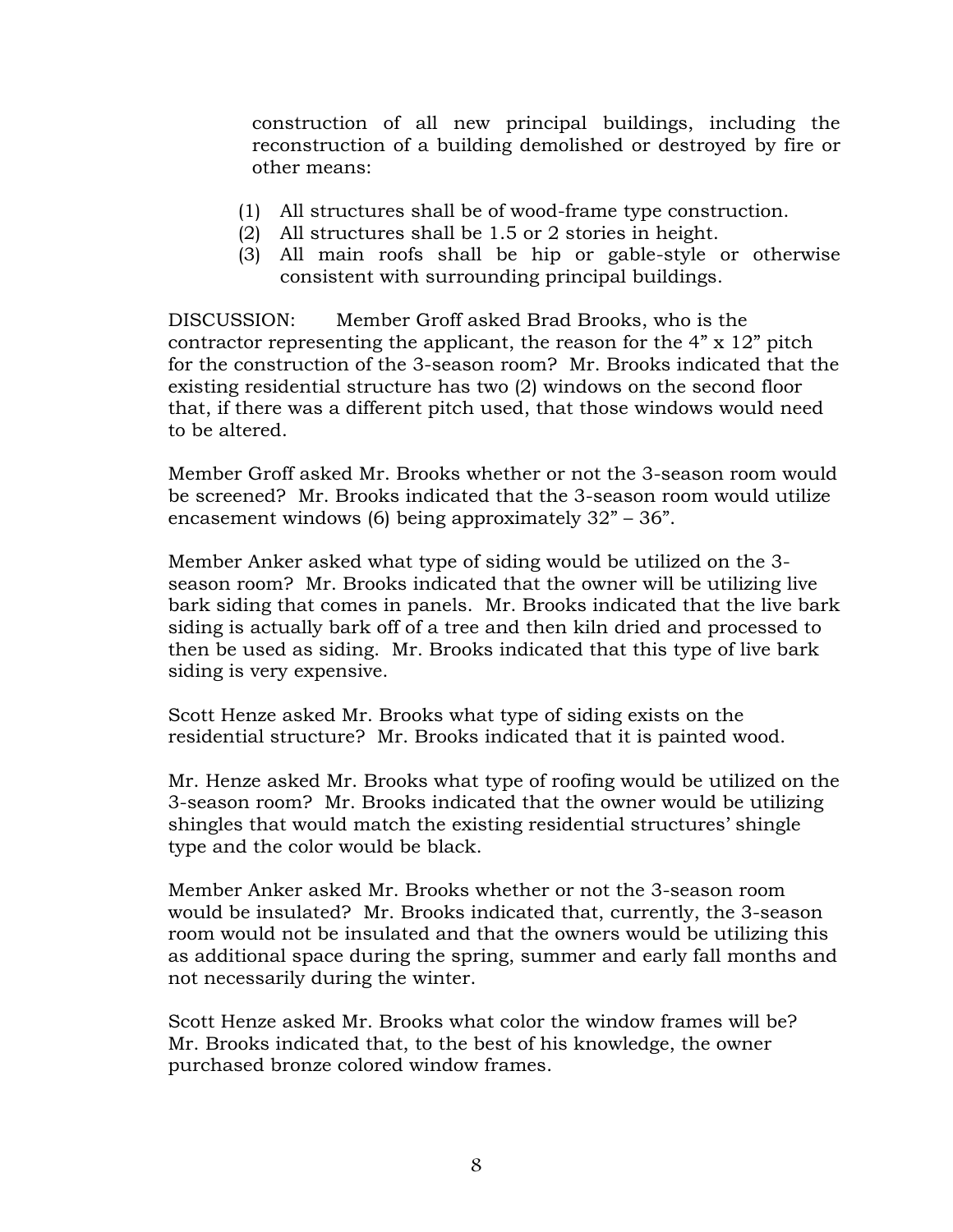Member Anker stated that this 3-season room would not be seen from making the ad as it is located behind the existing residential structure.

MOTION: To recommend (approval) (approval with modifications (disapproval) of the Gino & Kristen Morotta Building Permit application for the construction of a 3-season room at 151 McKinley Ave Sacandaga Park Project P02- 2021.

MADE BY: Member Anker SECONDED: Member Groff VOTE: 5 in favor, 0 opposed

# **V. RICK & ROSA MASCARDI BUILDING PERMIT APPLICATION FOR THE CONSTRUCTION OF AN ADDITION AT 153 MCKINLEY AVE SACANDAGA PARK (PROJECT P03-2021):**

A. Background:

Rick & Rosa Mascardi own property at 153 McKinley Ave. within Sacandaga Park having Tax Parcel No. 31.16-2-11.

The property consists of a single 2-story residential structure with a 1 story addition.

The owners would like to demolish the existing 1-story addition and construct a new 1-story 22'x24' addition.

The property is located within the Town's Hamlet Mixed Use zoning district and within the Sacandaga Park Neighborhood Conservation Overlay District.

The Code Enforcement Officer has determined that the proposal meets all of the required setbacks.

The applicant has provided the following:

- 1. Completed application for a Building Permit dated 10/6/2021
- 2. A sketch of the existing residential structure and proposed 22'x24' addition.
- 3. Existing and proposed floor plans drawn by George T. Farnum, Architect of Ballston Spa, NY.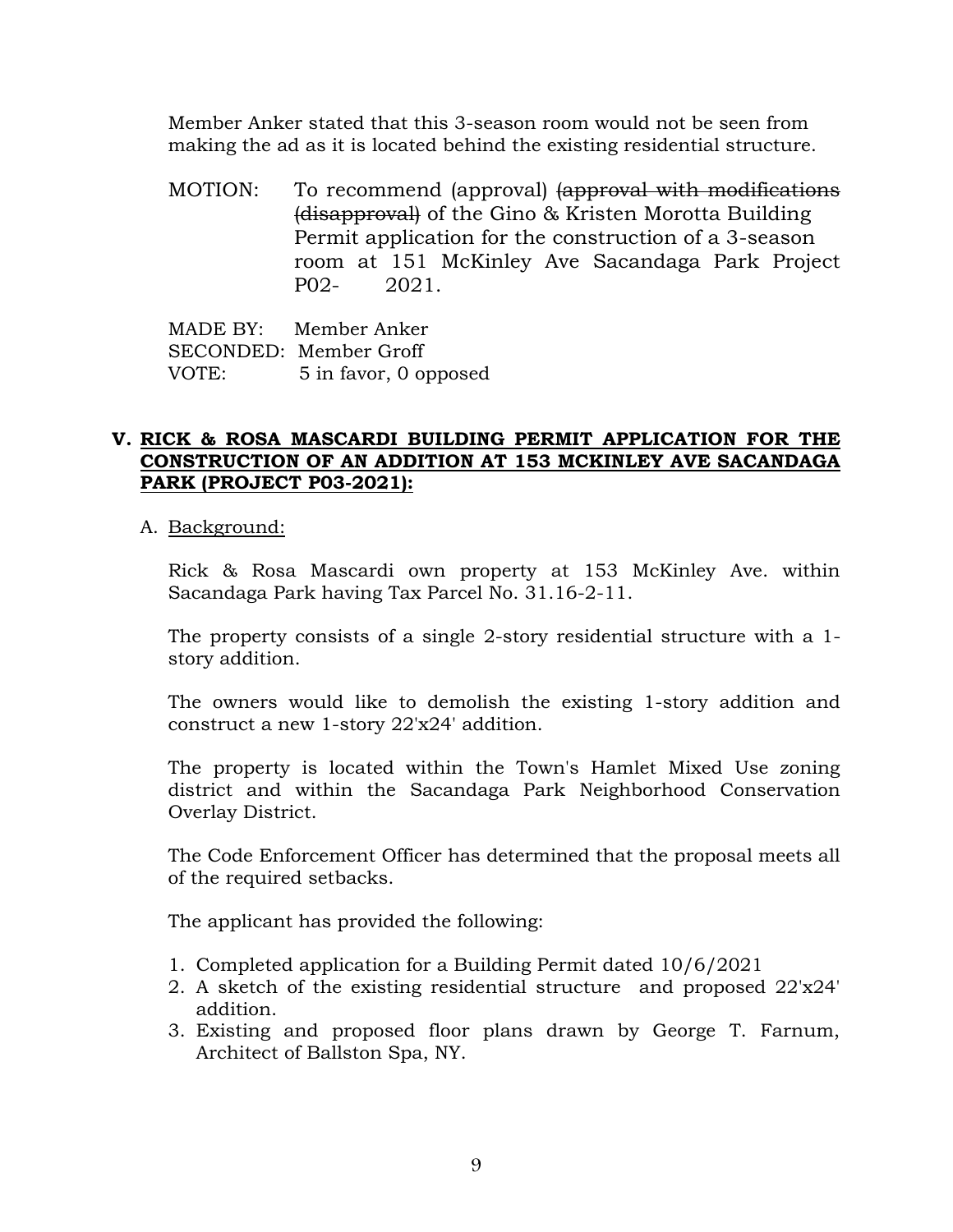DISCUSSION: Scott Henze reviewed the background information with the Planning Board as identified within the Agenda.

- B. Sacandaga Park Neighborhood Design Standards
	- 1. Purpose

The purpose of the design standards of this section is to protect the unique, historic character of the Sacandaga Park neighborhood.

2. Applicability

The building design standards of this section shall apply to the construction of new principal buildings located within the Sacandaga Park Neighborhood Conservation Overlay District.

3. Site Plan Review Application Process

For all new construction located within the Sacandaga Park Neighborhood Overlay District requiring Site Plan Review as provided in Article XII of this Law, the Planning Board shall apply the design standards of Subsection 5 of this Section to the project under review as applicable.

- 4. Building Permit Application Review Process
	- (a) The Planning Board shall review and approve building permit applications for all proposed new construction within the Sacandaga Park Neighborhood Conservation Overlay District.
	- (b) Upon receipt of a complete building permit application for a property within the Sacandaga Park Conservation Overlay District, the Code Enforcement Officer shall refer the building permit application to the Planning Board for action.
	- (c) Within 62 days of referral from the Code Enforcement Officer, the Planning Board shall approve, disapprove or approve with modification the building permit application.
- 5. New construction of principal buildings
	- (a) The Planning Board, in its review of new construction projects within the Sacandaga Park Neighborhood Conservation Overlay District, shall reflect the goals of the Town of Northampton Comprehensive Plan with regard to protecting the character of the Sacandaga Park neighborhood.
	- (b) All new infill construction of principal buildings within the Sacandaga Park Neighborhood Conservation Overlay District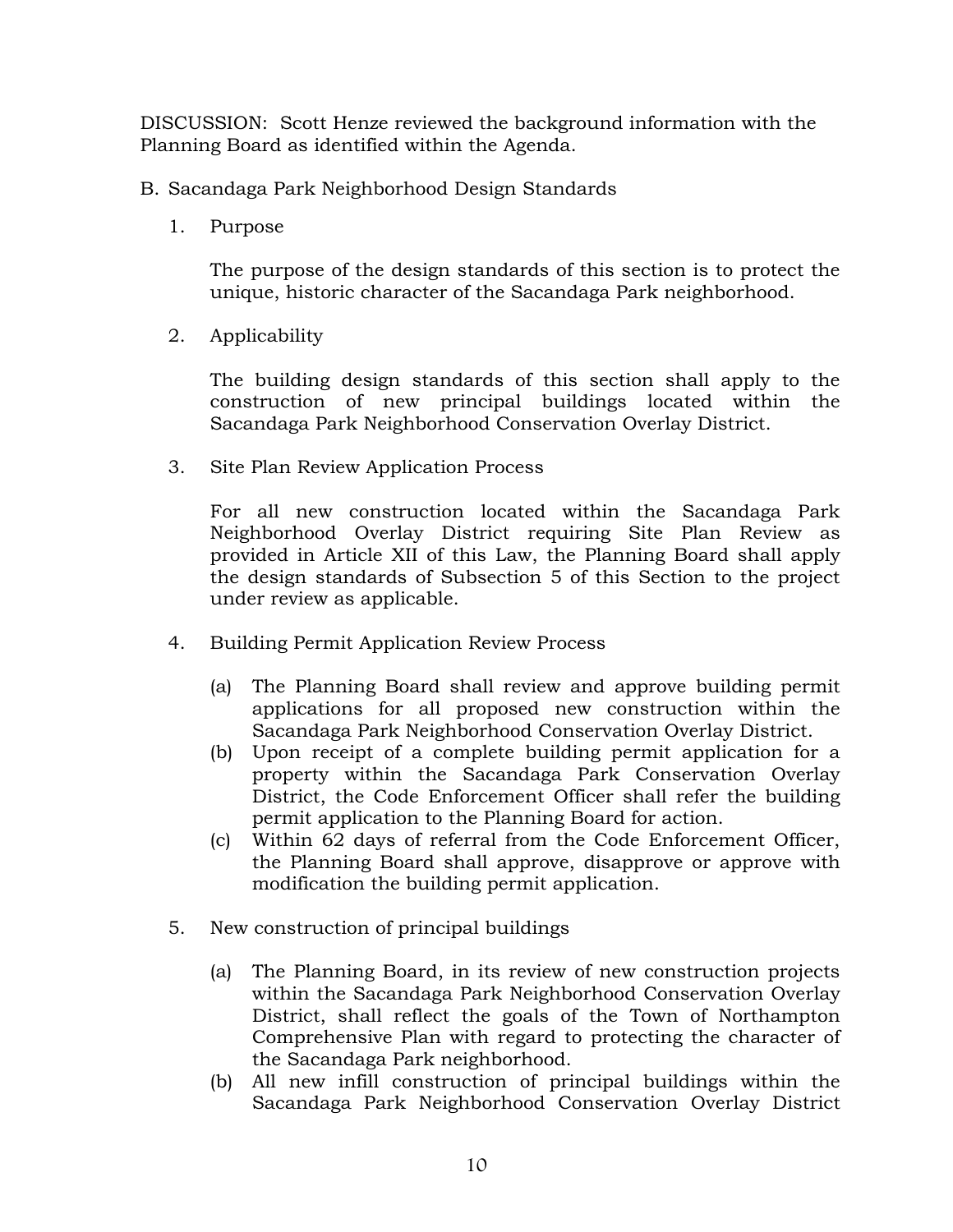shall be in keeping with the historic architectural style and scale of the adjacent Sacandaga Park neighborhood. At a minimum, the following design standards shall apply to the construction of all new principal buildings, including the reconstruction of a building demolished or destroyed by fire or other means:

- (1) All structures shall be of wood-frame type construction.
- (2) All structures shall be 1.5 or 2 stories in height.
- (3) All main roofs shall be hip or gable-style or otherwise consistent with surrounding principal buildings.

DISCUSSION: Scott Henze asked Mr. Brooks what triggered the applicant to totally demolish the existing addition and construct a new addition? Mr. Brooks stated that the craftsmanship of the existing addition isn't very sound and that the foundation itself is also failing so the property owner decided to remove all of the existing foundation as well and build up from there.

Member Anker asked Mr. Brooks what type of foundation would be utilized? Mr. Brooks stated that it would be a fully excavated foundation at 7½ feet deep and poured wall.

Member Anker asked Mr. Brooks to clarify why the pitch of the roof to the new addition is so low. Mr. Brooks identified again as the pitch was determined due to the existing second story two (2) windows. If the pitch was any greater then those windows would be affected.

Scott Henze asked what type of roofing would be utilized on the addition? Mr. Brooks indicated that the roof would be similar to that of the existing 2-story structure being shingled. Mr. Brooks also identified that the siding would most likely be white vinyl that would match existing and that the windows as well would be double hung windows to match existing.

MOTION: To recommend (approval) (approval with modifications) (disapproval) of the Rick & Rosa Mascardi Building Permit application for the construction of a 22'x24' addition room at 153 McKinley Ave Sacandaga Park Project P03-2021.

MADE BY: Member Anker SECONDED: Member Naple VOTE: 5 in favor, 0 opposed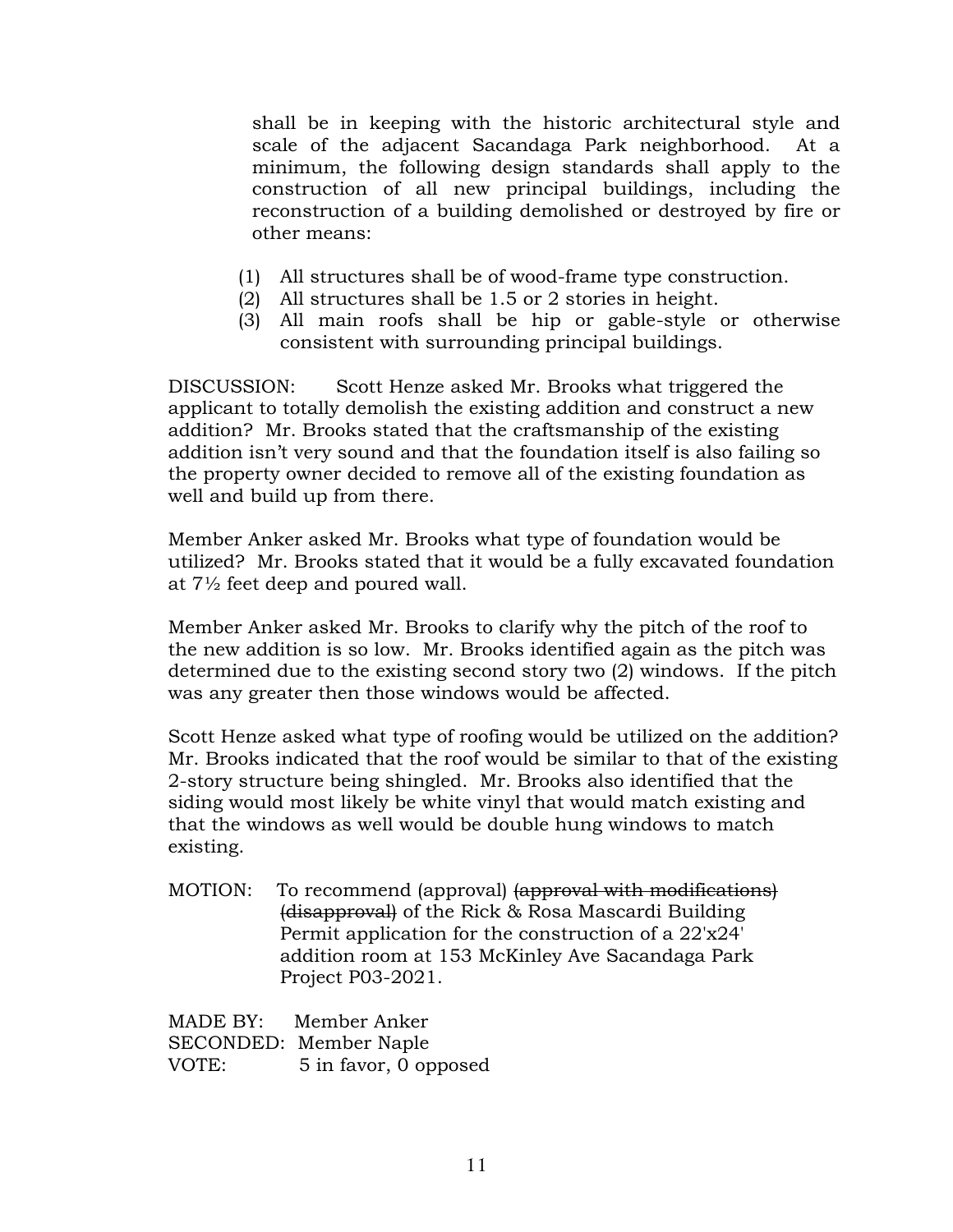# **VI.CODE ENFORCEMENT REPORT:**

DISCUSSION: Todd Unislawski stated that he continues to rearrange the file structure of the Town of Northampton Code Enforcement Office. Mr. Unislawski acknowledged how helpful Robin Wilson has been in organizing the Code Enforcement room and files and assisting him in his daily work when he is in the office. Scott Henze asked Mr. Unislawski whether or not he had received any applications or building permits for the Woodward Lake Major Subdivision Project? Mr. Unislawski stated that he has not received any project applications to date and expects that property owners are lining up contractors as that has been very difficult for people to find.

# **VII. OTHER BUSINESS:**

DISCUSSION: Scott Henze passed around the information release dated October 12, 2021 from the Fulton County Board of Supervisors in regards to the Great Sacandaga Lake Museum/Interpretative Center site. Scott Henze stated that, as this project moves along, that the Town of Northampton Planning Board would be utilized as a sounding board and would most certainly play a role in the development of said project. The Planning Board and Mr. Henze continued discussions in regards to the Great Sacandaga Lake Museum/Interpretative Center. Member Groff questioned whether or not there would be outdoor recreational trails at the project site. Mr. Henze indicated that that is one of the assets that is being considered for the project. Scott Henze reiterated that, to date, other than the acquisition of the property itself, there have been no plans drawn or finalized nor has a title been given to the project itself. Scott Henze stated that although the County has been identifying the project as a "museum", the vision for the project is really for it to be much more than that. Mr. Henze stated that along with continuing to tell the store of the history of the reservoir, the facility could also be utilized by the various Historians for many purposes to include utilizing it as a conference space etc. Scott Henze stated that the County will be meeting with various stakeholders to include all of the area historians, the HRBRRD, Great Sacandaga Lake Fisheries Federation, School Districts and the Great Sacandaga Lake Advisory Council to name a few to obtain feedback on the project and to ascertain what the needs are of those stakeholders and see if the facility will be able to meet those needed. Scott Henze stated that all of the ideas and concepts that the stakeholders provide will really shape the final product (facility). Mr. Henze stated that this outreach will be something that the County will be focusing on in 2022. Mr. Henze indicated that, in the near future, various existing